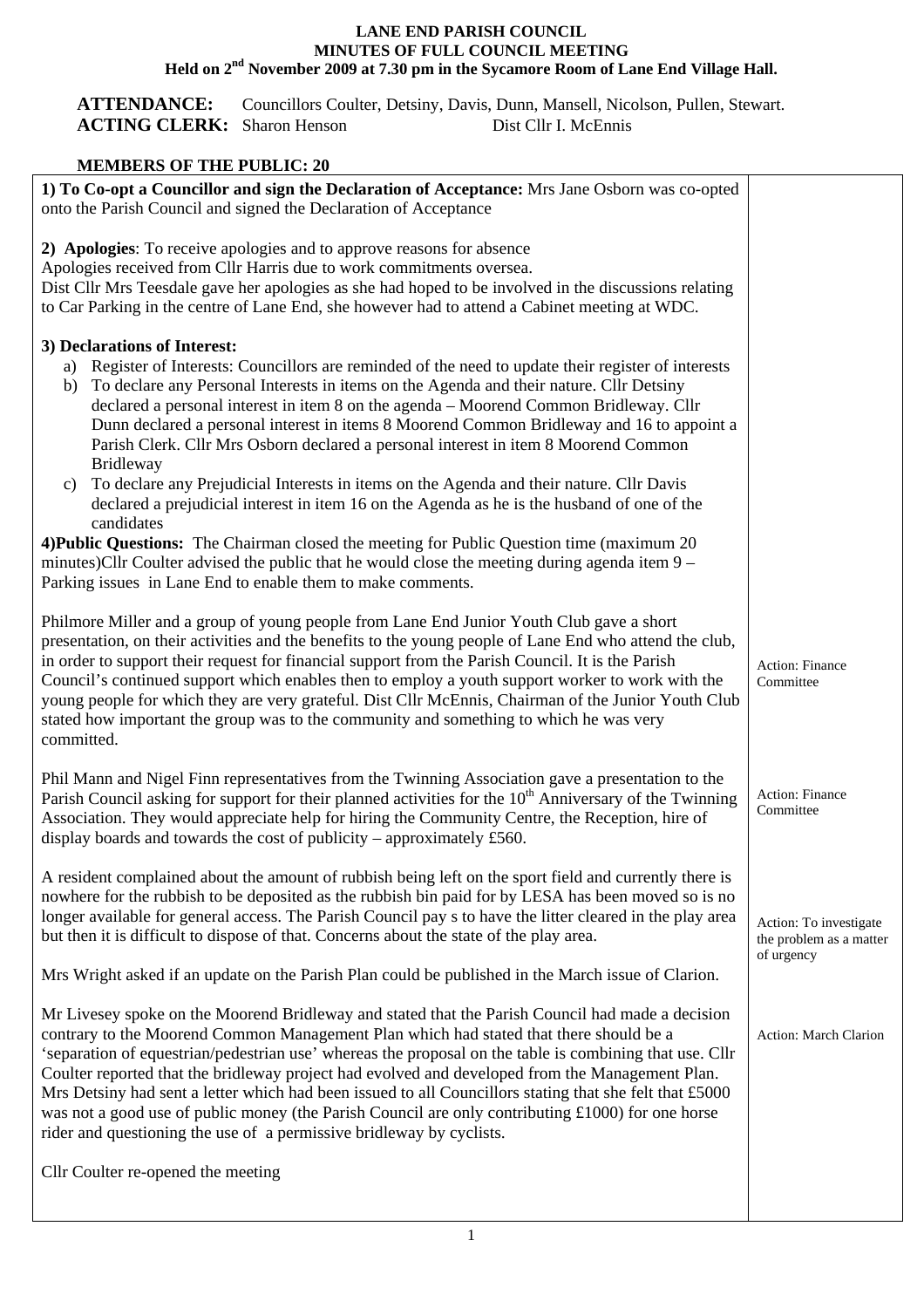| 5) Minutes: Approval of Minutes of Full Parish Council Meeting of 5 <sup>th</sup> October<br>The Full Parish Council Meeting Minutes of 5 <sup>th</sup> October were agreed as a true and accurate record.<br>The Chairman signed off the Minutes.                                                                                                                                                                                                                                                                                                                                                                                                                                     |                                                              |
|----------------------------------------------------------------------------------------------------------------------------------------------------------------------------------------------------------------------------------------------------------------------------------------------------------------------------------------------------------------------------------------------------------------------------------------------------------------------------------------------------------------------------------------------------------------------------------------------------------------------------------------------------------------------------------------|--------------------------------------------------------------|
| 6) Action point review: To agree those actions discharged and carried forward.<br>The Acting Clerk read through the Action Point summary to see if any items could be<br>updated/removed.                                                                                                                                                                                                                                                                                                                                                                                                                                                                                              |                                                              |
| Cllr Detsiny reported that he still had work to complete on the Procedure and Policy document.<br>Cllr Detsiny stated that the Street Dreams item could be removed as after a series of meetings a paper<br>will be present to the Parish Council                                                                                                                                                                                                                                                                                                                                                                                                                                      |                                                              |
| The HSBC Bond will be completed as soon as possible due to difficulties caused by HSBC.<br>The LESA project has been moved to the list of Parish Council priorities and to the Working Group<br>which will report back to full Council.                                                                                                                                                                                                                                                                                                                                                                                                                                                |                                                              |
| Cllr Coulter reported that the Committee Remits and Delegated Powers would be held in abeyance<br>pending the appointment of the new Clerk however the amendments have been approved by Council<br>Councillors agreed to postponing discussion on the Councils Policy on Easements until<br>January/February                                                                                                                                                                                                                                                                                                                                                                           |                                                              |
| Cllr Coulter confirmed those items discharged, amended, those to be carried forward and items to be<br>added.                                                                                                                                                                                                                                                                                                                                                                                                                                                                                                                                                                          |                                                              |
| 7) Finance:                                                                                                                                                                                                                                                                                                                                                                                                                                                                                                                                                                                                                                                                            |                                                              |
| i) - Approval of payment of Accounts for November 09<br>Cllr Coulter confirmed all the papers that were for consideration. Council resolved to accept the<br>expenditure for the month unanimously.                                                                                                                                                                                                                                                                                                                                                                                                                                                                                    |                                                              |
| ii)To appoint Cllr John Nicolson to the Finance Committee and to set the date for a Finance<br><b>Committee meeting</b>                                                                                                                                                                                                                                                                                                                                                                                                                                                                                                                                                                |                                                              |
| It was resolved to appoint Cllr Nicolson to the Finance Committee                                                                                                                                                                                                                                                                                                                                                                                                                                                                                                                                                                                                                      |                                                              |
| It was resolved to hold a Finance Committee meeting on Tuesday $10^{th}$ November at 7.30pm in the<br>Sycamore Room, Lane End Village Hall.                                                                                                                                                                                                                                                                                                                                                                                                                                                                                                                                            | Action: 10 <sup>th</sup> November                            |
| iii) To consider the discussions of the Spending Priorities Group<br>Cllr Coulter reported that three Councillors and two parishioners form the group. They have met and<br>gone through the list of requests and suggestions and prioritized them. Some were moved to be dealt<br>with under the Precept rather than a capital project list. The list will be handed to the Finance<br>Committee for consideration. Some subjects will require external advice. The criteria are that projects<br>chosen should benefit the community and they will focus on the 'problem' areas'. The final<br>suggestions will be brought back to Full Council at the January or February meetings. | Action: List to Finance<br>Committee. Agenda<br>Jan/February |
| 8) To consider the Risk Assessment by Bucks CC of the final suggested route of the proposed                                                                                                                                                                                                                                                                                                                                                                                                                                                                                                                                                                                            |                                                              |
| Moorend Common Bridleway following a site visit and to make a final decision on whether to                                                                                                                                                                                                                                                                                                                                                                                                                                                                                                                                                                                             |                                                              |
| proceed with the project.<br>Cllr Detsiny left the table                                                                                                                                                                                                                                                                                                                                                                                                                                                                                                                                                                                                                               |                                                              |
| Cllr Coulter reminded everyone that in principal a decision to proceed had been taken at the October                                                                                                                                                                                                                                                                                                                                                                                                                                                                                                                                                                                   |                                                              |
| meeting subject to the Risk Assessment. BCC had produced a report stating that the Risk Assessment                                                                                                                                                                                                                                                                                                                                                                                                                                                                                                                                                                                     |                                                              |
| is low with a recommendation that some low branches be cleared. Councillors took into account the<br>comments and letters from the public. Cllr Stewart felt that he could not support the proposal unless                                                                                                                                                                                                                                                                                                                                                                                                                                                                             |                                                              |
| the Council answered the parishioner's questions.                                                                                                                                                                                                                                                                                                                                                                                                                                                                                                                                                                                                                                      |                                                              |
| The views of the Moorend Conservation Group were referred to however Councillors were reminded                                                                                                                                                                                                                                                                                                                                                                                                                                                                                                                                                                                         |                                                              |
| that it was an advisory group that met once per year and reported on the management of the Common<br>but that the Parish Council is actually responsible for the Common.                                                                                                                                                                                                                                                                                                                                                                                                                                                                                                               |                                                              |
| Cllr Nicolson agreed with Cllr Stewart but felt that a decision had to be made.                                                                                                                                                                                                                                                                                                                                                                                                                                                                                                                                                                                                        |                                                              |
| Cllr Davis felt that a decision must be made as so much time and effort had been put into site visits,<br>reports and discussions.                                                                                                                                                                                                                                                                                                                                                                                                                                                                                                                                                     | Action: Clerk to place<br>order for the work                 |
| A vote was taken $-4$ in favour, 2 abstentions, 1 against. By a majority it was resolved to proceed with                                                                                                                                                                                                                                                                                                                                                                                                                                                                                                                                                                               |                                                              |
| the project.                                                                                                                                                                                                                                                                                                                                                                                                                                                                                                                                                                                                                                                                           |                                                              |
| Cllr Detsiny rejoined the table<br>9) To receive a report on Parking issues in Lane End                                                                                                                                                                                                                                                                                                                                                                                                                                                                                                                                                                                                |                                                              |
| Cllr Coulter closed the meeting                                                                                                                                                                                                                                                                                                                                                                                                                                                                                                                                                                                                                                                        |                                                              |
| There are two main issues lack of capacity and obstructive parking. There is a shortage of parking in                                                                                                                                                                                                                                                                                                                                                                                                                                                                                                                                                                                  |                                                              |
| the village centre as the main car park is at certain times full to capacity.                                                                                                                                                                                                                                                                                                                                                                                                                                                                                                                                                                                                          |                                                              |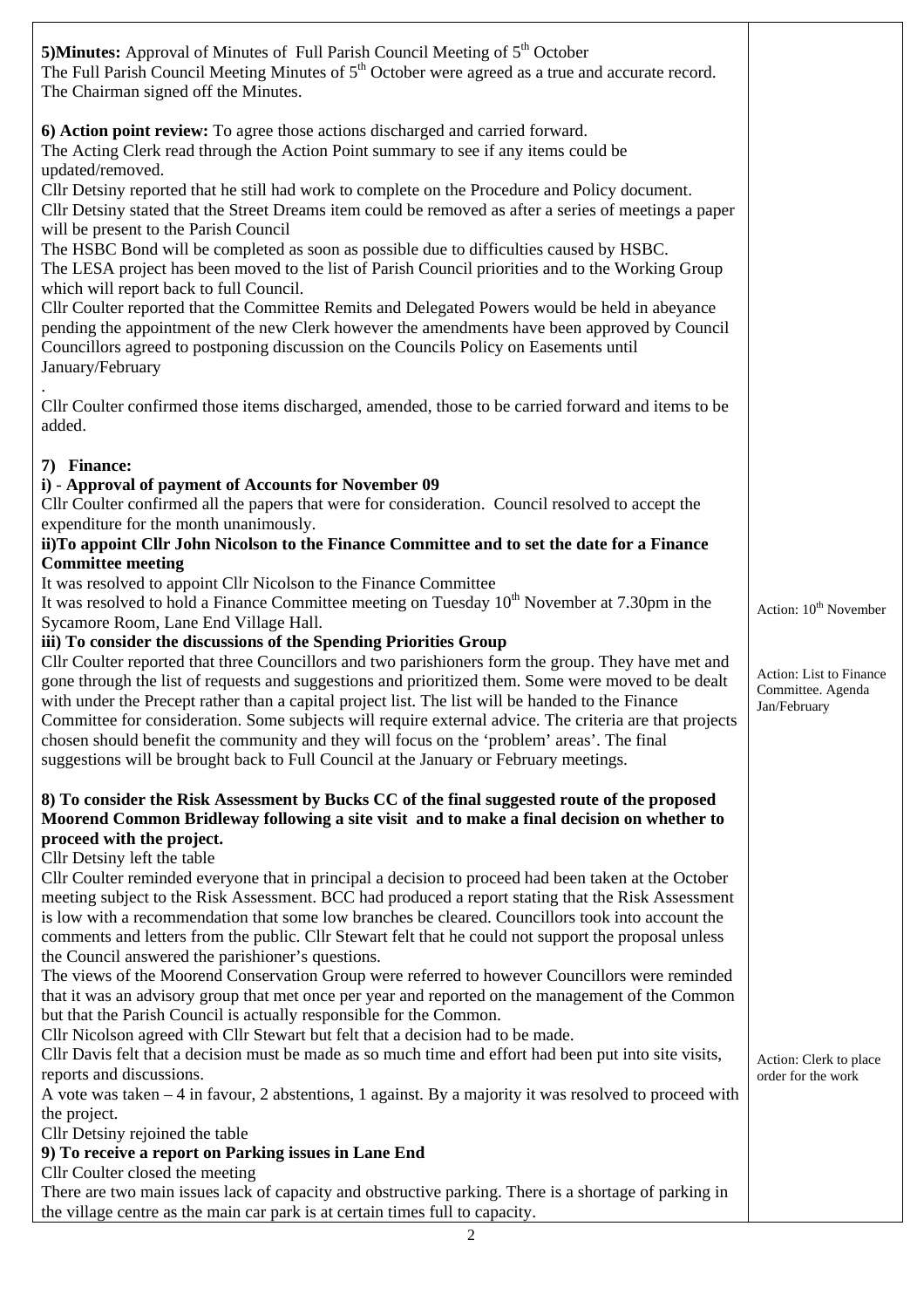| Obstructive parking is a part of modern life with many homes having insufficient parking spaces for<br>the number of cars per household. Obstructive parking where less than a double buggy width is |                                              |
|------------------------------------------------------------------------------------------------------------------------------------------------------------------------------------------------------|----------------------------------------------|
| available for pedestrians is a police issue but very rarely gets their attention.                                                                                                                    |                                              |
| Parking opportunities identified in the village centre at the Grouse and Ale, The Sun and the Village                                                                                                | Action: Cllrs Dunn and<br>Mansell. January   |
| Hall. Parking is often available at Edmunds Parade but is not usable due to the lack of a link to the                                                                                                | Agenda                                       |
| village centre.                                                                                                                                                                                      |                                              |
| Parishioners felt that some parking problems were caused by drivers using it for 'Park and Ride' and                                                                                                 |                                              |
| by employees of some of the companies on the Lane End Business Park. Need to create some parking                                                                                                     |                                              |
| further away for long term parking thereby freeing up more spaces to provide short term parking for                                                                                                  |                                              |
| shopping. Employees are part of the community.<br>The link path, which should be straight to provide greater visibility with no hidden areas and well lit,                                           |                                              |
| would be an asset to the community.                                                                                                                                                                  |                                              |
| We need to understand the real root causes for the increased parking.                                                                                                                                |                                              |
| Need to carry out a survey of the village centre to ask questions to help identify the problems.                                                                                                     |                                              |
| Concerns raised about speeding traffic, blind spots and the obstructive parking.                                                                                                                     |                                              |
| Cllr Coulter re-opened the meeting.                                                                                                                                                                  |                                              |
|                                                                                                                                                                                                      |                                              |
| Councillors agreed to commission a survey. Cllrs Dunn and Mansell agreed to undertake the work                                                                                                       |                                              |
| with volunteers from the community and report back to the Parish Council with their findings.                                                                                                        |                                              |
| 10) To discuss the footpath from the High Street to Simmons Way -street lighting and tree and                                                                                                        | Action: Clerk to place                       |
| undergrowth clearance and street lighting in Church Road                                                                                                                                             | order and arrange                            |
| It was agreed in principle to proceed with lighting along the footpath (25) at maximum cost of                                                                                                       | access to the school.                        |
| £10,000. It was agreed to investigate ways of lowering the prices submitted, however a quotation                                                                                                     | Mr Osborn to look at<br>trees in Church Road |
| from a second supplier is expected before any final decisions will be made. Both projects totalled                                                                                                   |                                              |
| nearly £18,000.                                                                                                                                                                                      |                                              |
| It was resolved to place an order with Ridgeway to clear the trees along footpath 25 at a cost of £1750                                                                                              |                                              |
| plus VAT.                                                                                                                                                                                            | Action: Councillors to                       |
| Mr Osborn will be asked to look at the trees overshadowing lights along Church Road.<br>11) To consider projects to be submitted to the Bucks CC Delegated Budget Scheme                             | submit suggestions to                        |
| Councillors to submit suggestions. This year we bid for two pedestrian refuges to be installed by end                                                                                                | Clerk                                        |
| March 2010. The total amount available for use in our Local Area Forum is £30,000. Items such as                                                                                                     |                                              |
| speed reduction and traffic calming were two ideas put forward.                                                                                                                                      |                                              |
| 12) Clerk's report: including Correspondence and Reports received                                                                                                                                    |                                              |
| The Acting Clerk went through the previously submitted list. The Acting Clerk was given permission                                                                                                   |                                              |
| to contact Edge Designs to expand our accounts category.                                                                                                                                             |                                              |
| Under delegated powers the Acting Clerk had purchased Marler Hayley Display Boards for Council                                                                                                       |                                              |
| use.                                                                                                                                                                                                 |                                              |
| The Chilterns Commons Project has asked for a letter of support and any financial support. Clerk to<br>send letter of support. Finance to be on December Agenda and put to Finance Committee         | Action: Clerk and                            |
| 13) Invitations to Meetings and Reports received: To confirm attendees $\&$ agreement on                                                                                                             | December agenda                              |
| Consultations received                                                                                                                                                                               |                                              |
| Cllr Mansell will attend the BRAG meeting on $23rd$ November.                                                                                                                                        |                                              |
| 14) Councillor's reports and items for future agendas: Each Councillor is requested to use this                                                                                                      |                                              |
| opportunity to report minor matters of information not included elsewhere on the agenda and to raise                                                                                                 |                                              |
| items for future agendas.                                                                                                                                                                            | Action: December                             |
| Cllr Detsiny reported that the Acting Clerk was prepared to spend 3 hours per week to mentor the newl                                                                                                | agenda. Clerk to                             |
| appointed Clerk.                                                                                                                                                                                     | investigate the Natural                      |
| Cllr Coulter asked that the Grass Cutting Contract be put on the December Agenda. We are able to invo<br>Natural England for funds to support the Commons Maintenance budget.                        | England money.                               |
| 15) Planning: To consider new applications and receive Wycombe District Council decisions                                                                                                            |                                              |
| and Appeals                                                                                                                                                                                          |                                              |
| 09/06841/FUL – Cedryn, Moor Common – householder application for construction of two storey,                                                                                                         |                                              |
| part single storey side and rear extension – no objection                                                                                                                                            |                                              |
| 09/06938/FUL – Dairy Farm House, Bullocks Farm Lane – householder application for the construct                                                                                                      |                                              |
| part single storey, part two storey front extension on south east elevation – no objection                                                                                                           |                                              |
| 09/06991/FUL - The Dairy, Ellis Way - householder application for construction of single storey from<br>$extension - no objection.$                                                                  |                                              |
| Decisions                                                                                                                                                                                            |                                              |
| 09/05712/FUL -Muzwell Farm -change of use of part of barn to workshop within use class B1-                                                                                                           |                                              |
| Permit with many conditions.                                                                                                                                                                         |                                              |